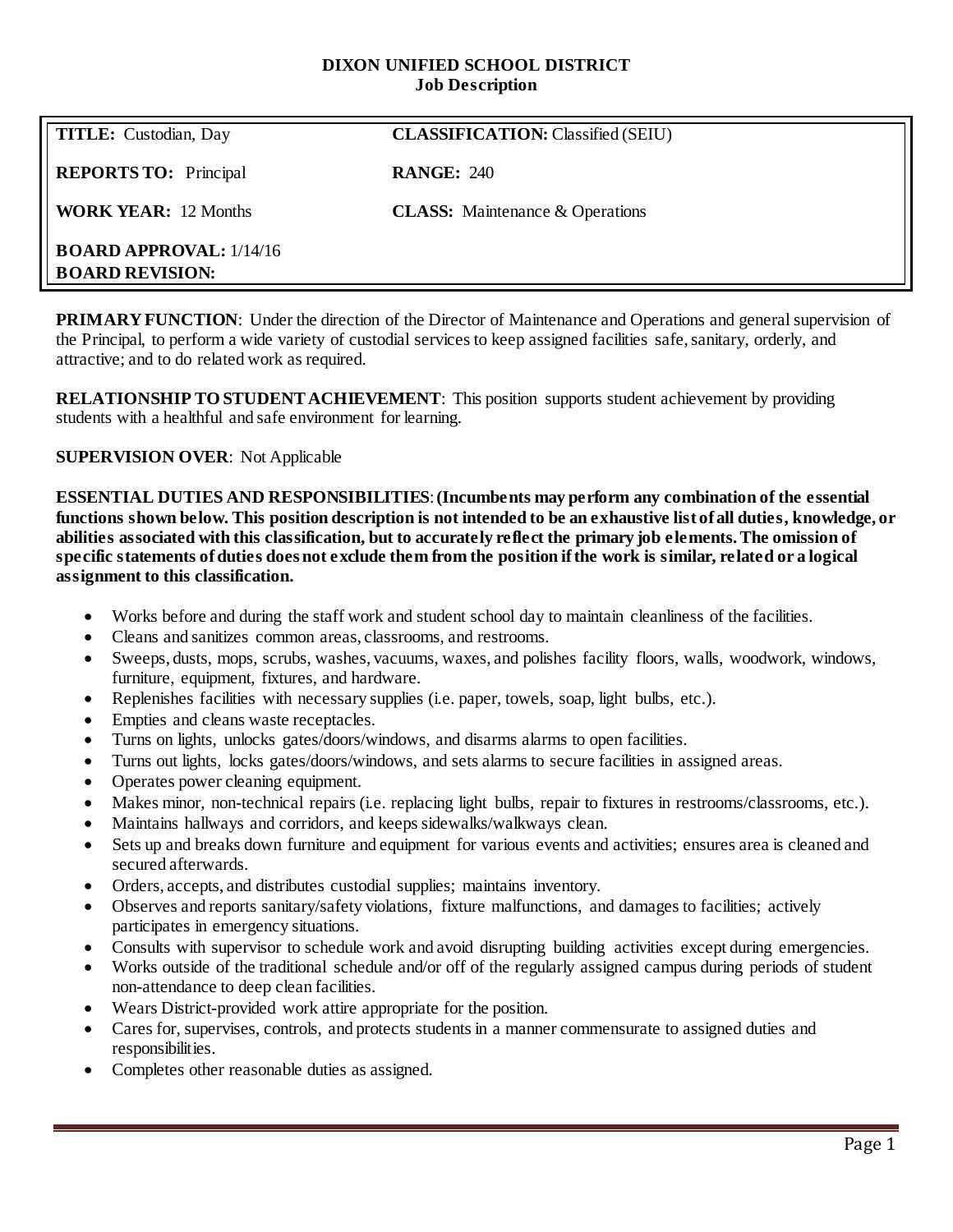## **TRAINING, EDUCATION, AND EXPERIENCE:**

- High school diploma or the equivalent; may be satisfied by appropriate experience and recommendations verifying sufficient knowledge and skills.
- One year experience in building or institutional custodial work OR an equivalent combination of experience and education from which comparable knowledge, skills, and abilities have been achieved.
- Prior experience working in a public school setting preferred.

# **LICENSES AND OTHER REQUIREMENTS:**

- May require a valid California Driver's License, insurable status by the District's carrier, and access to a personal vehicle in some cases.
- Fingerprint/criminal justice clearance.
- Possession of a negative TB risk assessment certificate and, if risk factors are identified, a negative TB examination that is no more than 60 days old and renewable at least once every four years.

## **KNOWLEDGE AND ABILITIES: The following outline of essential knowledge, abilities, and physical requirements is not exhaustive and may be supplemented as necessary in accordance of the job.**

## KNOWLEDGE OF\*:

- Methods, materials, and equipment used in custodial work.
- Industrial cleaning and institutional maintenance techniques.
- Proper procedures for disposing of waste.
- Basic inventory procedures.

#### ABILITY TO\*:

- Operate common custodial machinery and equipment.
- Estimate, measure, and /or weigh needed supplies and materials.
- Meet rigid deadlines, and perform tasks that require strenuous, physical work.
- Maintain confidentiality of privileged information obtained in the course of work.
- Exercise caution and comply with health and safety regulations.
- Understand and carry out multi-step oral and written instructions.
- Form and maintain cooperative and effective working relationships with others.
- Sustain productivity with frequent interruptions.
- Maintain consistent, punctual, and regular attendance.
- Write to complete logs and keep records.
- Work both independently with little direction and as part of a team.
- Meet District standards of professional conduct as outlined in Board Policy.

*\*Candidates should have fundamental working knowledge of these concepts, practices, and procedures, and the ability to apply them in varied situations.*

# **WORKING CONDITIONS:**

# PHYSICAL DEMANDS (*With or without the use of aids)*\*:

- Work is performed while moving about the campus to clean facilities, utilize equipment, etc.
- Work is performed while positioning self to clean surfaces, retrieve supplies, operate equipment, etc.
- May require traveling in a vehicle to job assignments.
- Work is performed while moving supplies and equipment up to 50 pounds.
- Requires the ability to communicate effectively with staff, students, parents, and community members.
- Requires the ability to detect information displayed in a manual and make log entries.
- Requires the ability to operate tools and equipment.